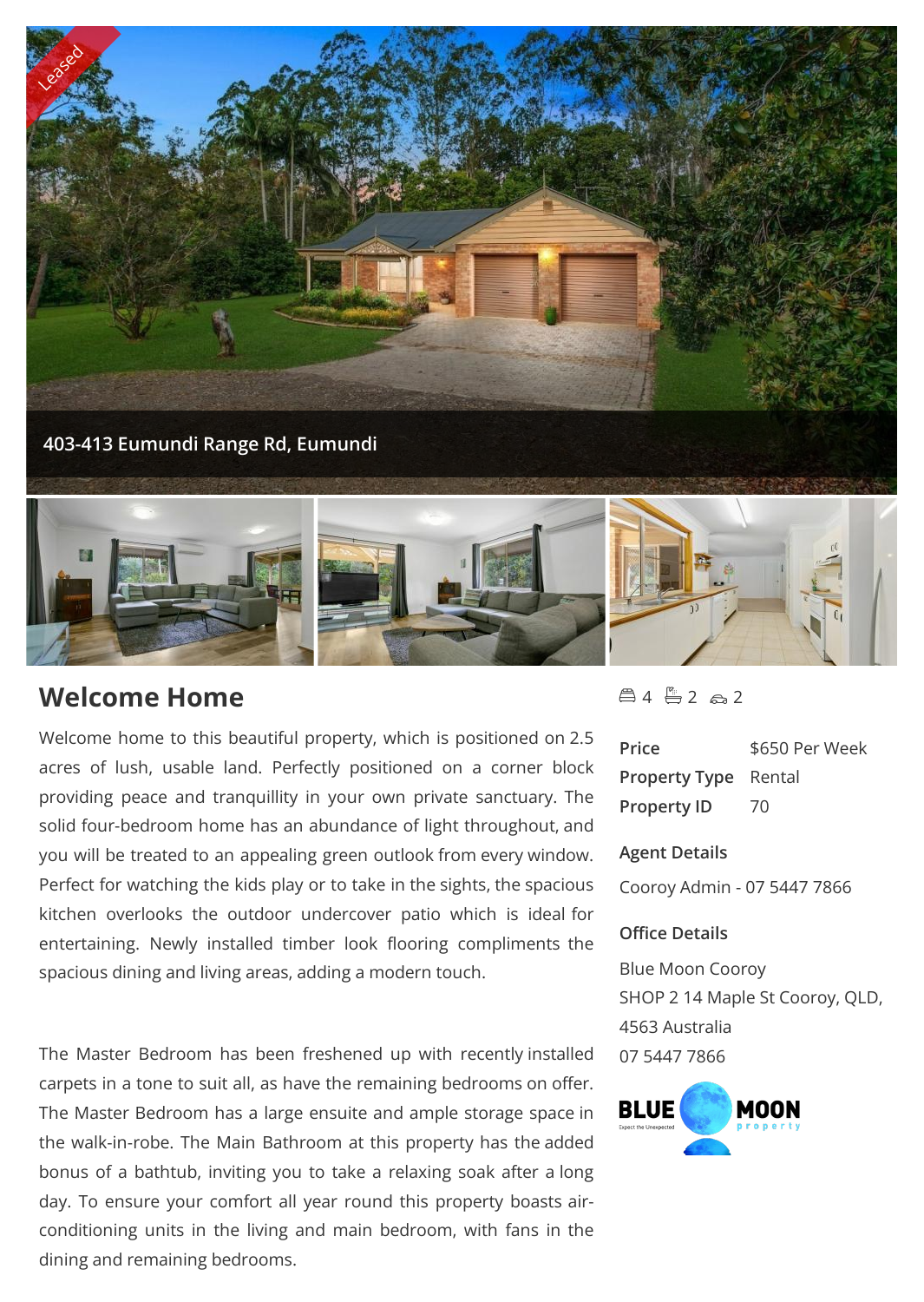There is an abundance of room for all of life's possession in the double garage and additional garden sheds. This property is the perfect package, providing an excellent backdrop for entertaining friends and family whilst overlooking the stunning grounds. Further, it is in a great location within the Eumundi Primary School catchment, with the school bus stop at the front doorstep. It is also situated just minutes from the vibrant Eumundi and Cooroy town centres and only a short drive to the pristine Noosa Beach.

### **Inspections:**

### *Wednesday 01.06.22 @ 3:30-3:45pm*

If you would like to register for this inspection please head to this link and fill out all required details (please copy and paste this link into your browser): https://www.bluemooncooroy.com/ofi/60/register

**NB:** access to this inspection **will not be possible** unless prior registration has occurred. The inspection **strictly ends** at the advertised time, the Property Manager will not stay past this time.

## **Applications:**

Please note we do not accept 1Form applications within our office. Please head to this link: https://www.bluemooncooroy.com/applying to download our editable pdf application form.

**NB:** Due to the large number of applications our office processes, we are unable to provide status updates to applicants. The successful applicant will be contacted upon approval.

#### **Contact:**

**NB:** Please email cooroyrentals@bluemoonproperty.com.au with any questions / queries you may have. Please use this email address as your first point of contact, as we are unable to answer questions via telephone.

*The above information provided has been furnished to us by the vendor/s. We have not verified whether or not that information is accurate and do not have any belief in one way or the other in its accuracy. We do not accept any responsibility to any person for its accuracy and do no more than pass it on. All interested parties*